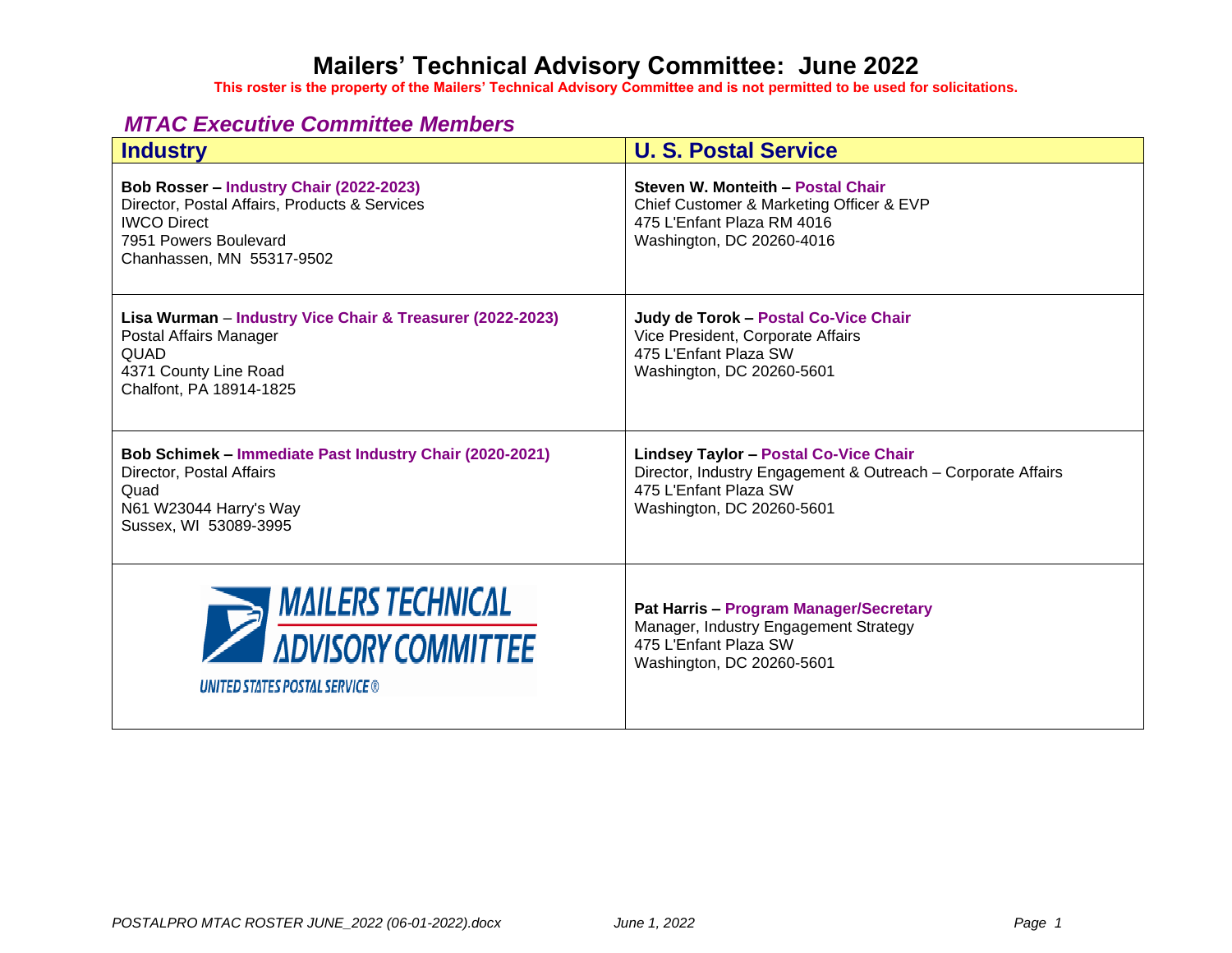**This roster is the property of the Mailers' Technical Advisory Committee and is not permitted to be used for solicitations.**

#### *MTAC Leadership – Industry*

| $-$ 20000. The mass of $\sim$<br><b>Industry Leaders: Mail Shape (5 Leaders)</b>                                                                                                                                                                              | <b>Industry Leaders: Focus Areas (3 Leaders)</b>                                                                                                                                                                             |
|---------------------------------------------------------------------------------------------------------------------------------------------------------------------------------------------------------------------------------------------------------------|------------------------------------------------------------------------------------------------------------------------------------------------------------------------------------------------------------------------------|
| <b>Glen Swyers</b><br><b>Co-Lead Letters, First-Class Mail</b><br><b>Association for Print Technologies (APTECH)</b><br>Director, Marketing Integration, Imagine Charlotte<br>8335 Classic Drive<br>Charlotte, NC 28262                                       | Rose Flanagan<br><b>Entry, Payment, Product</b><br>Delivery Technology Advocacy Council (DTAC)<br>Manager, Postal Strategies & Logistics, Data-Mail Inc<br>240 Hartford Ave<br>Newington, CT 06111-2077                      |
| <b>Kurt Ruppel</b><br><b>Co-Lead Letters, USPS Marketing Mail</b><br><b>Envelope Manufacturers Association (EMA)</b><br>Director, Postal Policy and Marketing Communications, IWCO Direct<br>7951 Powers Blvd<br>Chanhassen, MN 55317-9502                    | <b>Tom Glassman</b><br><b>Network Operations</b><br><b>Mailers Hub</b><br>Director, Services Programs, MS Programs<br>Ricoh USA, Inc.<br>3134 Birchin Lane<br>Fort Myers, FL 33916-4577                                      |
| <b>Eric Kisgen</b><br><b>Co-Lead Flats, Periodicals</b><br>MPA - The Association of Magazine Publishers<br>Director, Postal Operations, Meredith Corporation<br>1716 Locust St<br>Des Moines, IA 50309-3023                                                   | <b>Adam Collinson</b><br>Data, Technology, Addressing<br><b>Association for Mail Electronic Enhancement (AMEE)</b><br>Director, Research & Development, Grayhair Software<br>163 Pine Hill Ct<br>North Aurora, IL 08054-1719 |
| <b>Carol Kliewer</b><br><b>Co-Lead Flats, USPS Marketing Mail &amp; Bound Printed Matter (BPM)</b><br><b>Saturation Mailers Coalition (SMC)</b><br>Vice President, Logistics & Distribution, Vericast<br>15955 La Canterra Pkwy<br>San Antonio, TX 78256-2589 |                                                                                                                                                                                                                              |
| <b>Don Caddy</b><br><b>Packages</b><br><b>National Association of Presort Mailers (NAPM)</b><br>COO, Engineering Innovation, Inc.<br>3601 Sagamore Pkwy N, Suite eii<br>Lafayette, IN 47903-5685                                                              |                                                                                                                                                                                                                              |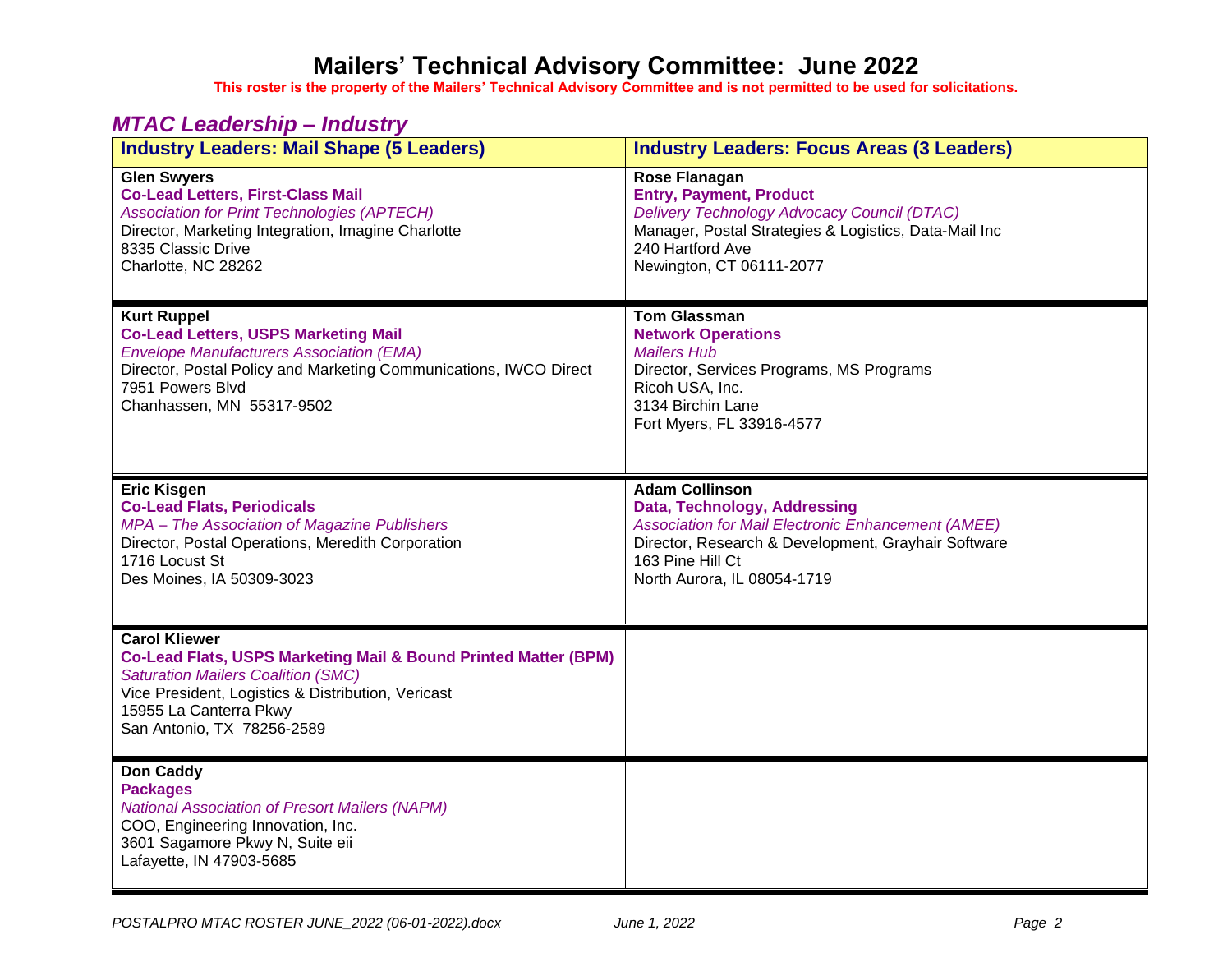**This roster is the property of the Mailers' Technical Advisory Committee and is not permitted to be used for solicitations.**

#### *MTAC Leadership – Postal Service*

| <b>USPS Focus Area Leaders</b>                                                   |                                                                      |  |
|----------------------------------------------------------------------------------|----------------------------------------------------------------------|--|
| <b>Entry, Payment, Product</b>                                                   | <b>Data, Technology, Addressing</b>                                  |  |
| <b>Tom Foti</b><br><b>Vice President, Product Solutions</b>                      | <b>Gary Reblin</b><br>Vice President, Innovative Business Technology |  |
| <b>Garrett Hoyt</b><br>Vice President, A/Vice President, Technology Applications | Jeff Johnson<br><b>Vice President, Enterprise Analytics</b>          |  |
| <b>Network Operations</b>                                                        |                                                                      |  |
| <b>Mike Barber</b><br>Vice President, Processing & Maintenance Operations        |                                                                      |  |
| <b>Robert Cintron</b><br><b>Vice President, Logistics</b>                        |                                                                      |  |
| Looking for MTAC updates & info?                                                 |                                                                      |  |
|                                                                                  |                                                                      |  |
| Go to the MTAC page on PostalPro:                                                |                                                                      |  |
| https://postalpro.usps.com/mtac                                                  |                                                                      |  |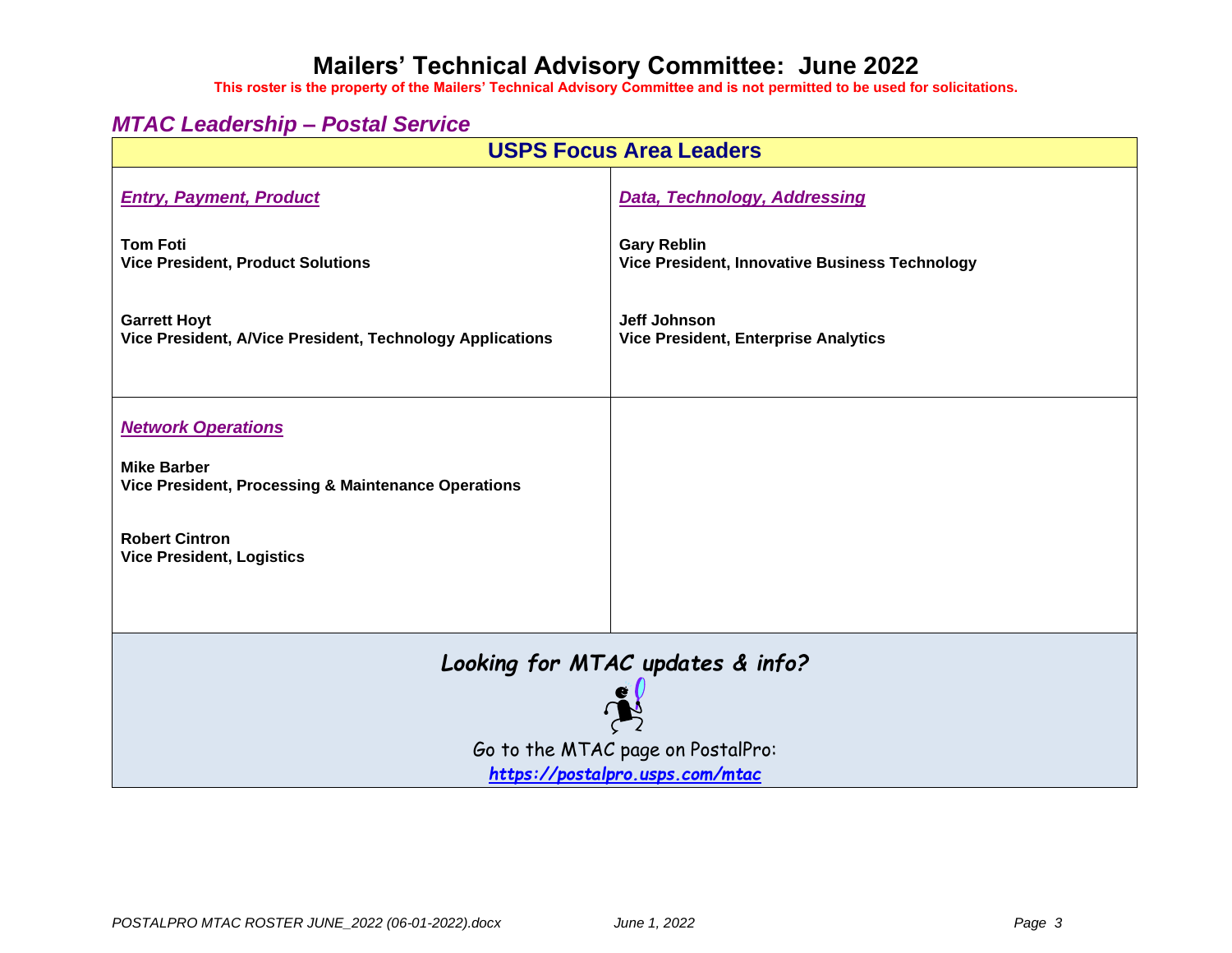**This roster is the property of the Mailers' Technical Advisory Committee and is not permitted to be used for solicitations.**

#### *USPS Staff Facilitators & MTAC Program Assistants*

| <b>Facilitators Supporting Focus Areas</b>                                                                                                      |                                                                                                                                   |  |
|-------------------------------------------------------------------------------------------------------------------------------------------------|-----------------------------------------------------------------------------------------------------------------------------------|--|
| <b>Dean Davis: Entry, Payment, Product</b><br>USPS Industry Engagement & Outreach - Corporate Affairs<br>Headquarters                           | Jacqueline Watts: Data, Technology, Addressing<br>USPS Industry Engagement & Outreach - Corporate Affairs<br>Headquarters         |  |
| <b>Derek Hatten: Network Operations</b><br>USPS Industry Engagement & Outreach - Corporate Affairs<br>Headquarters                              |                                                                                                                                   |  |
|                                                                                                                                                 | <b>MTAC Administration and Program Assistants</b>                                                                                 |  |
| James Stotts, Jr.<br><b>MTAC Program Administrator</b><br>USPS Industry Engagement & Outreach - Corporate Affairs<br>Headquarters               | <b>Kristin Brooks</b><br><b>MTAC Program Assistant</b><br>USPS Industry Engagement & Outreach - Corporate Affairs<br>Headquarters |  |
| <b>Tanya Cousins</b><br><b>MTAC Program Assistant</b><br>USPS Industry Engagement & Outreach - Corporate Affairs<br>Headquarters                |                                                                                                                                   |  |
| Please contact the MTAC Program staff for assistance!<br>Send a message to <b>MTAC@usps.gov</b><br>or contact us individually by phone or email |                                                                                                                                   |  |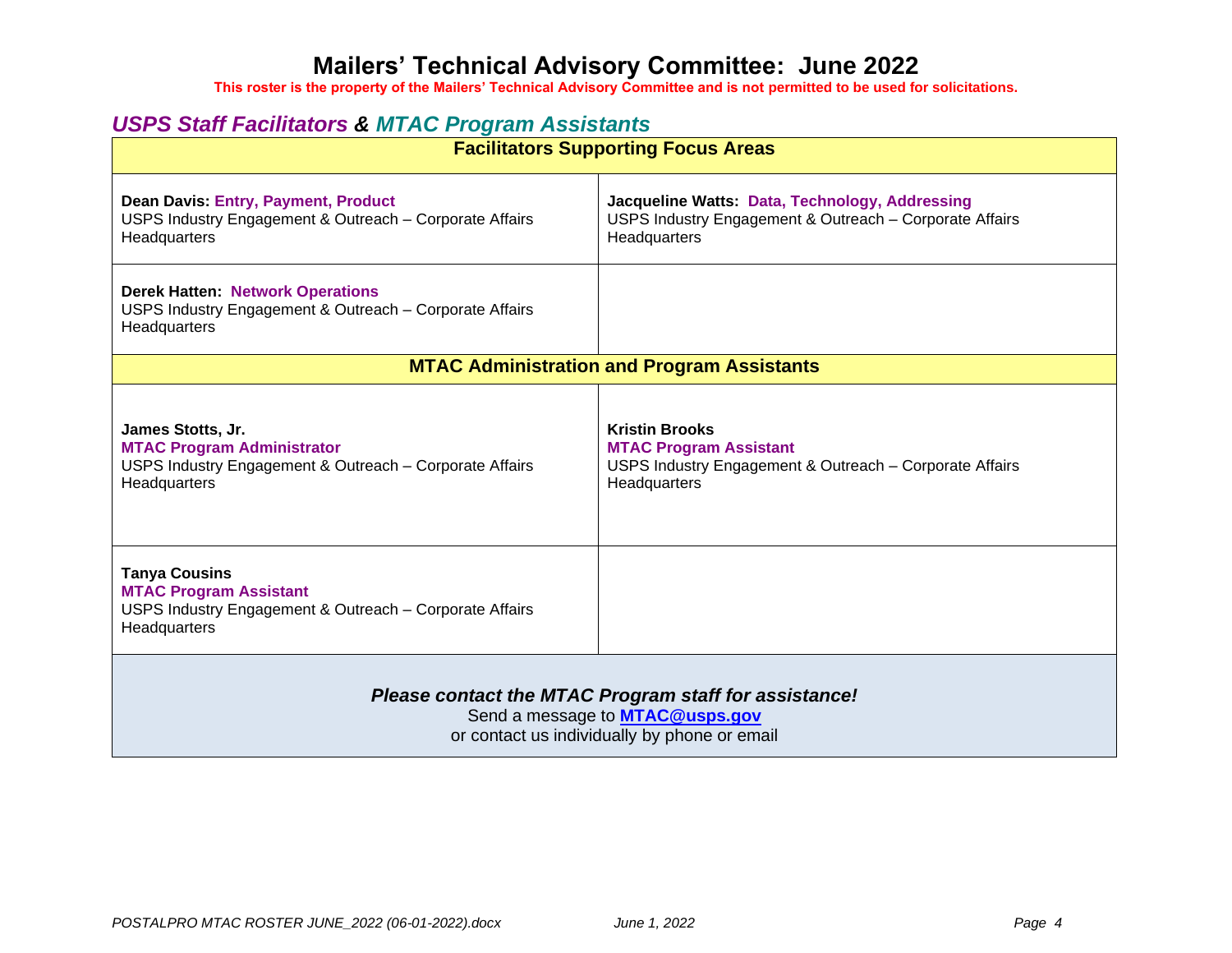| <b>Association - Association Executives - Association Website</b>                                                                                                                                                    |                                                                                                                                                                                                                      |                                                                                                                                                                                                                  |
|----------------------------------------------------------------------------------------------------------------------------------------------------------------------------------------------------------------------|----------------------------------------------------------------------------------------------------------------------------------------------------------------------------------------------------------------------|------------------------------------------------------------------------------------------------------------------------------------------------------------------------------------------------------------------|
| <b>Alliance of Nonprofit Mailers</b><br>(ANM)                                                                                                                                                                        | <b>American Association of Political</b><br><b>Consultants (AAPC)</b>                                                                                                                                                | <b>American Bankers Association (ABA)</b>                                                                                                                                                                        |
| <b>Stephen Kearney</b><br><b>Executive Director</b><br><b>ANM</b><br>1211 Connecticut Ave NW, Ste 610<br>Washington DC 20036-2705<br>www.nonprofitmailers.org                                                        | Alana Joyce, CAE<br><b>Executive Director</b><br><b>AAPC</b><br>1775 Tyson's Blvd, 5th Floor<br>McLean, VA 22102-5116<br>www.theappc.org                                                                             | <b>Robin Cook</b><br>Vice President, Senior Legislative Council<br>ABA<br>1120 Connecticut Avenue, NW, Ste 600<br>Washington, DC 20036-3902<br>www.aba.org                                                       |
| <b>American Catalog Mailers Association</b><br>(ACMA)<br><b>Hamilton Davison</b><br><b>President &amp; Executive Director</b><br><b>ACMA</b><br>P.O. Box 41211<br>Providence RI 02940-1211<br>www.catalogmailers.org | <b>American Forest &amp; Paper Association</b><br>(AF&PA)<br><b>Mark Pitts</b><br>Executive Director, Printing & Writing Papers<br>AF&PA<br>1101 K Street, NW Ste 700<br>Washington DC 20005-7033<br>www.afandpa.org | <b>Association of Direct Response</b><br><b>Fundraising Counsel (ADRFCO)</b><br><b>Robert S. Tigner</b><br><b>General Counsel</b><br>1319 F Street NW Ste 800<br>Washington DC 20004-1112<br>www.tnpa.org/adrfco |
| <b>Association of International</b><br><b>Metallizers, Coaters and Laminators</b><br>(AIMCAL)<br>previously Gravure Association of the<br><b>Americas (GAA)</b>                                                      | <b>Association for Mail Electronic</b><br><b>Enhancement (AMEE)</b>                                                                                                                                                  | <b>Association of National Advertisers</b><br>(ANA)                                                                                                                                                              |
| <b>Tony Donato</b><br><b>Director of Operations</b><br><b>Gravure AIMCAL Alliance Committee</b><br>8281 Pine Lake Rd<br>Denver, NC 28037-8812<br>www.gaa.org<br><b>PENDING UPDATE</b>                                | <b>Steve Krejcik</b><br>Senior Director, Strategic Technical Business<br>Development<br><b>Pitney Bowes Presort Services</b><br>1260 E 88th Street<br>Newaygo, MI 49337-8388<br>N/A                                  | <b>Christopher (Chris) Oswald</b><br><b>ANA</b><br>SVP, Government Relations<br>2020 K St, NW, Suite 660<br>Washington, DC 20006-1814<br>www.ana.net                                                             |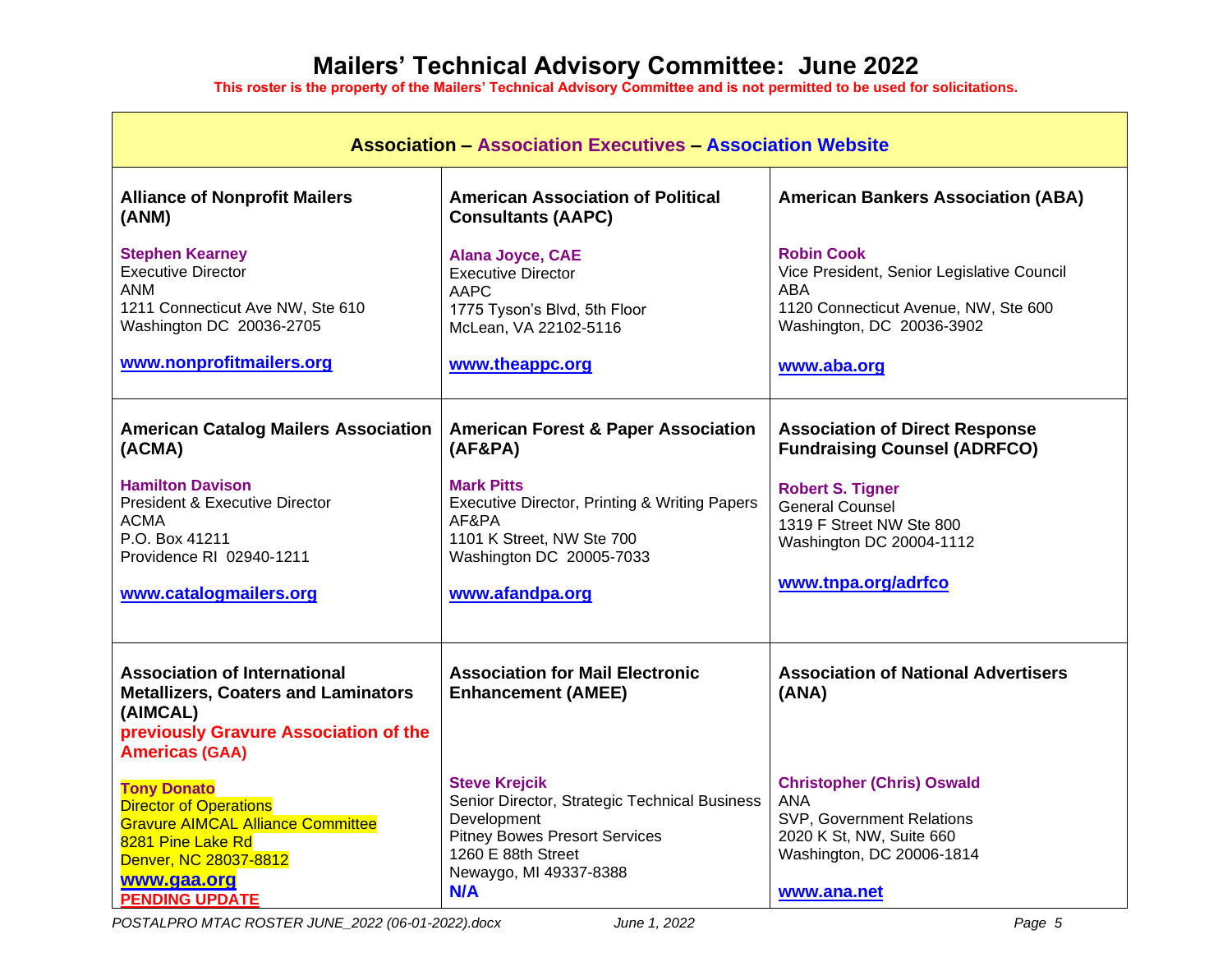| <b>Association - Association Executives - Association Website</b>                                                                                                                              |                                                                                                                                                                                                                                                                     |                                                                                                                                                                                                                                |
|------------------------------------------------------------------------------------------------------------------------------------------------------------------------------------------------|---------------------------------------------------------------------------------------------------------------------------------------------------------------------------------------------------------------------------------------------------------------------|--------------------------------------------------------------------------------------------------------------------------------------------------------------------------------------------------------------------------------|
| <b>Association for Postal Commerce</b><br>(PostCom)                                                                                                                                            | <b>Association for Print Technologies</b><br>(APTECH)                                                                                                                                                                                                               | <b>Association of Priority Mail Users (APMU)</b>                                                                                                                                                                               |
| <b>Michael Plunkett</b><br>President & CEO<br>PostCom<br>1800 Diagonal Road, Suite 600<br>Alexandria VA 22314-2840                                                                             | <b>Thayer Long</b><br>President<br><b>APTECH</b><br>1899 Preston White Dr<br>Reston, VA 20191-4326                                                                                                                                                                  | <b>William J. Olson</b><br><b>Legal Counsel</b><br>APMU<br>370 Maple Ave W, Ste 4<br>Vienna, VA 22180-5615                                                                                                                     |
| www.postcom.org                                                                                                                                                                                | www.printtechnologies.org                                                                                                                                                                                                                                           | www.apmu.org                                                                                                                                                                                                                   |
| <b>Automobile Association of America</b><br>(AAA)<br><b>Candace Seiger</b><br><b>Executive Director</b><br>AAA Strategy & Insights<br>1000 AAA Drive<br>Heathrow, FL 32746-5063<br>www.aaa.com | <b>Catholic Development Council (formerly</b><br>National Catholic Development Conference)<br><b>Mark Micali</b><br>VP, Government Affairs<br><b>Catholic Development Council</b><br>1319 F St. NW, Ste 800<br>Washington, DC 20004-1112<br>https://tnpa.org/faith/ | <b>City &amp; Regional Magazine Association</b><br><b>C. James Dowden</b><br><b>Executive Director</b><br>City & Regional Magazine Association<br>1970 East Grand Ave, Ste 330<br>El Segundo, CA 90245-5082<br>www.citymag.org |
| <b>Classroom Publishers Association</b>                                                                                                                                                        | <b>Connectiv: The Business Information</b><br><b>Association</b>                                                                                                                                                                                                    | <b>Continuity Shippers Association (CSA)</b>                                                                                                                                                                                   |
| <b>Garry Brown</b><br><b>VP, Government Relations</b><br><b>Highlights for Children</b><br>1800 Watermark Dr<br>Columbus, OH 43215-1035<br><b>N/A</b>                                          | <b>Jack Widener</b><br><b>ABM Postal Counsel</b><br>Connectiv<br>36 Eastwood Blvd<br>Manalapan, NJ 07726-8412<br>www.siia.net/connectiv                                                                                                                             | <b>Jody Berenblatt</b><br><b>Executive Director</b><br><b>CSA</b><br>180 Thompson St, Apt 5C<br>New York, NY 10012-4910<br>N/A                                                                                                 |
|                                                                                                                                                                                                |                                                                                                                                                                                                                                                                     |                                                                                                                                                                                                                                |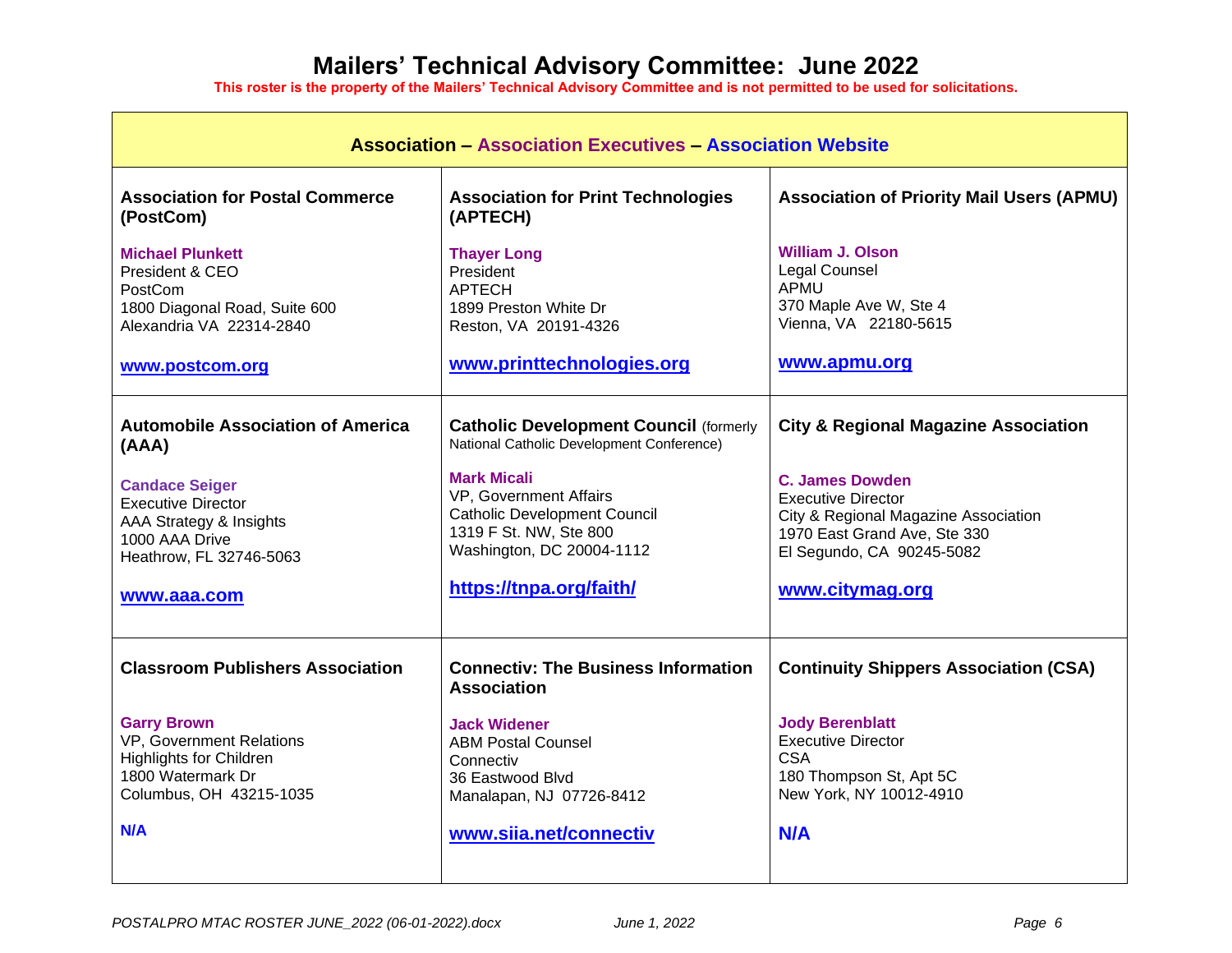| <b>Association - Association Executives - Association Website</b>                                                                             |                                                                                                                                                                 |                                                                                                                                                                               |
|-----------------------------------------------------------------------------------------------------------------------------------------------|-----------------------------------------------------------------------------------------------------------------------------------------------------------------|-------------------------------------------------------------------------------------------------------------------------------------------------------------------------------|
| <b>Coalition of Religious Communicators</b><br><b>Associations (CRCA)</b>                                                                     | <b>Council on Safe Transportation of</b><br><b>Hazardous Articles (COSTHA)</b>                                                                                  | <b>Delivery Technology Advocacy Council</b><br>(DTAC)                                                                                                                         |
| <b>Joe Thoma</b><br>Convener<br><b>CRPA C/O Associated Church Press</b><br>924 Woodcrest Way<br>Oviedo, FL 32765-9551                         | L'Gena Shaffer, CDGP<br>Director, Regulatory Compliance<br><b>COSTHA</b><br>101 Ridge Street, Suite I<br>Glens Falls, NY 12801-3624                             | <b>Michael Plunkett</b><br><b>Association Executive</b><br><b>DTAC</b><br>1800 Diagonal Rd, Ste 600<br>Alexandria, VA 22314                                                   |
| www.crcassociations.org                                                                                                                       | www.costha.org                                                                                                                                                  | www.delivery-tech.org                                                                                                                                                         |
| <b>DMA Nonprofit Federation (DMA)</b>                                                                                                         | <b>Edison Electric Institute (EEI)</b>                                                                                                                          | <b>Election Center</b>                                                                                                                                                        |
| <b>Senny Boone</b><br><b>Executive Director</b><br><b>DMA</b><br>225 Reinekers Lane, Suite 325<br>Alexandria, VA 22314-2856<br>www.thedma.org | Rebecca Harsh-Knox<br>Director, Electric Transportation and<br><b>Customer Solutions</b><br>701 Pennsylvania Ave NW<br>Washington, DC 20004-2696<br>www.iee.org | <b>Tim Mattice</b><br><b>Executive Director</b><br>The Election Center<br>21946 Royal Montreal, Ste 100<br>Katy, TX 77450-5142<br>www.electioncenter.org                      |
| <b>Electronic Registration Information</b><br>Center (ERIC)                                                                                   | <b>Envelope Manufacturers Association</b><br>(EMA)                                                                                                              | <b>General Services Administration (GSA)</b>                                                                                                                                  |
| <b>Shane Hamlin</b><br><b>Executive Director</b><br>ERIC<br>1201 Connecticut Ave NW, Suite 600<br>Washington, DC 20036<br>www.ericstates.org  | <b>Maynard H. Benjamin CAE, FASAE</b><br>President<br><b>EMA</b><br>700 South Washington St, Ste 260<br>Alexandria, VA 22314-4252<br>www.envelope.org           | <b>Tom Mueller</b><br>Director, Travel, Relo, Mail and Transportation<br><b>Policy Division</b><br><b>GSA</b><br>1800 F Street NW<br>Washington, DC 20405-0001<br>www.gsa.org |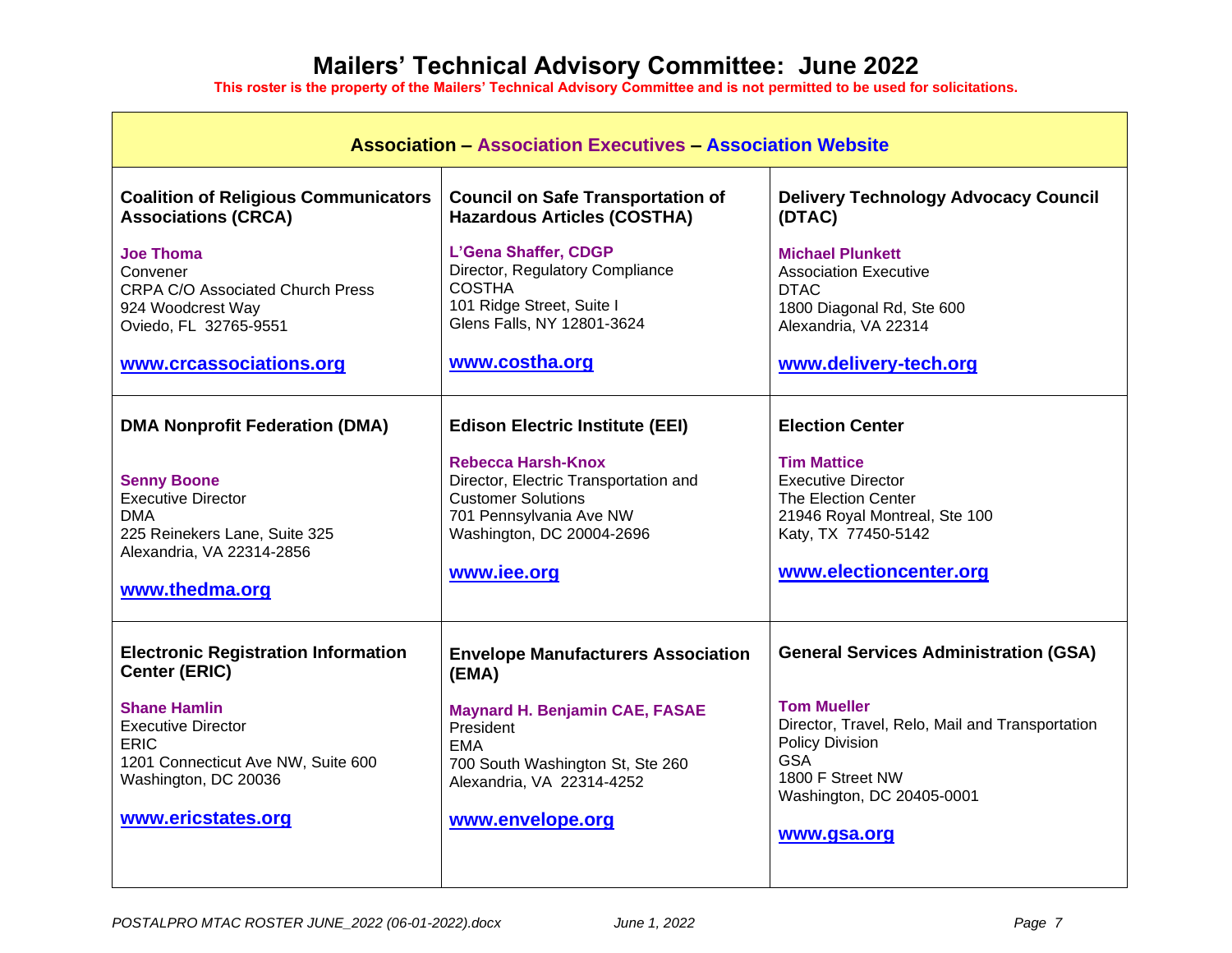| <b>Association - Association Executives - Association Website</b>                                                                           |                                                                                                                                                           |                                                                                                                                                                        |
|---------------------------------------------------------------------------------------------------------------------------------------------|-----------------------------------------------------------------------------------------------------------------------------------------------------------|------------------------------------------------------------------------------------------------------------------------------------------------------------------------|
| <b>Global Address Data Association</b><br>(GADA)                                                                                            | <b>Greeting Card Association (GCA)</b>                                                                                                                    | The Imaging Network Group (INg)                                                                                                                                        |
| <b>Charles Prescott</b><br><b>Executive Director</b><br><b>GADA</b><br>7 Hastings Ct<br>South Salem, NY 10590-2517<br>www.globaladdress.org | <b>Rafe Morrissey</b><br>Vice President, Postal Affairs<br><b>GCA</b><br>1120 20th Street NW Ste 750<br>Washington, DC 20036-3441<br>www.greetingcard.org | <b>Shelly Anderson</b><br><b>Executive Director</b><br>The Imaging Network Group<br>3146 Northeast Expressway<br>Atlanta, GA 30341-5345<br>www.imagingnetworkgroup.org |
| <b>In-Plant Printing and Mailing</b><br><b>Association (IPMA)</b>                                                                           | <b>International Mailers' Advisory Group</b><br>(IMAG)                                                                                                    | <b>Local Search Association (LSA)</b>                                                                                                                                  |
| <b>Mike Loyd</b><br><b>Executive Director</b><br><b>IPMA</b><br>103 N. Jefferson St<br>Kearney, MO 64060-8373                               | <b>Kate Muth</b><br><b>Executive Director</b><br><b>IMAG</b><br>5209 N. 30th Street<br>Arlington, VA 22207-1803                                           | <b>VACANT</b>                                                                                                                                                          |
| www.ipma.org                                                                                                                                | www.imag.org                                                                                                                                              | www.thelsa.org                                                                                                                                                         |
| <b>Mail Systems Management</b><br><b>Association (MSMA)</b>                                                                                 | <b>Mailers Hub</b>                                                                                                                                        | <b>Major Mailers Association</b><br>(MMA)                                                                                                                              |
| <b>Lance J. Humphries CMDSM</b><br>President<br><b>MSMA</b><br>PO Box 1483<br>Belmar, NJ 07719-1483                                         | <b>Leo Raymond</b><br><b>Managing Director</b><br><b>Mailers Hub</b><br>108 Brafferton Blvd<br>Stafford, VA 22554-1514                                    | <b>Todd Haycock</b><br>VP, Product Management<br><b>MMA</b><br>Broadridge Financial Solutions Inc.<br>1153 Ivey Brook Drive<br>Bethlehem, GA 30620-4735                |
| www.msma.org                                                                                                                                | www.mailershub.com                                                                                                                                        | www.majormailers.org                                                                                                                                                   |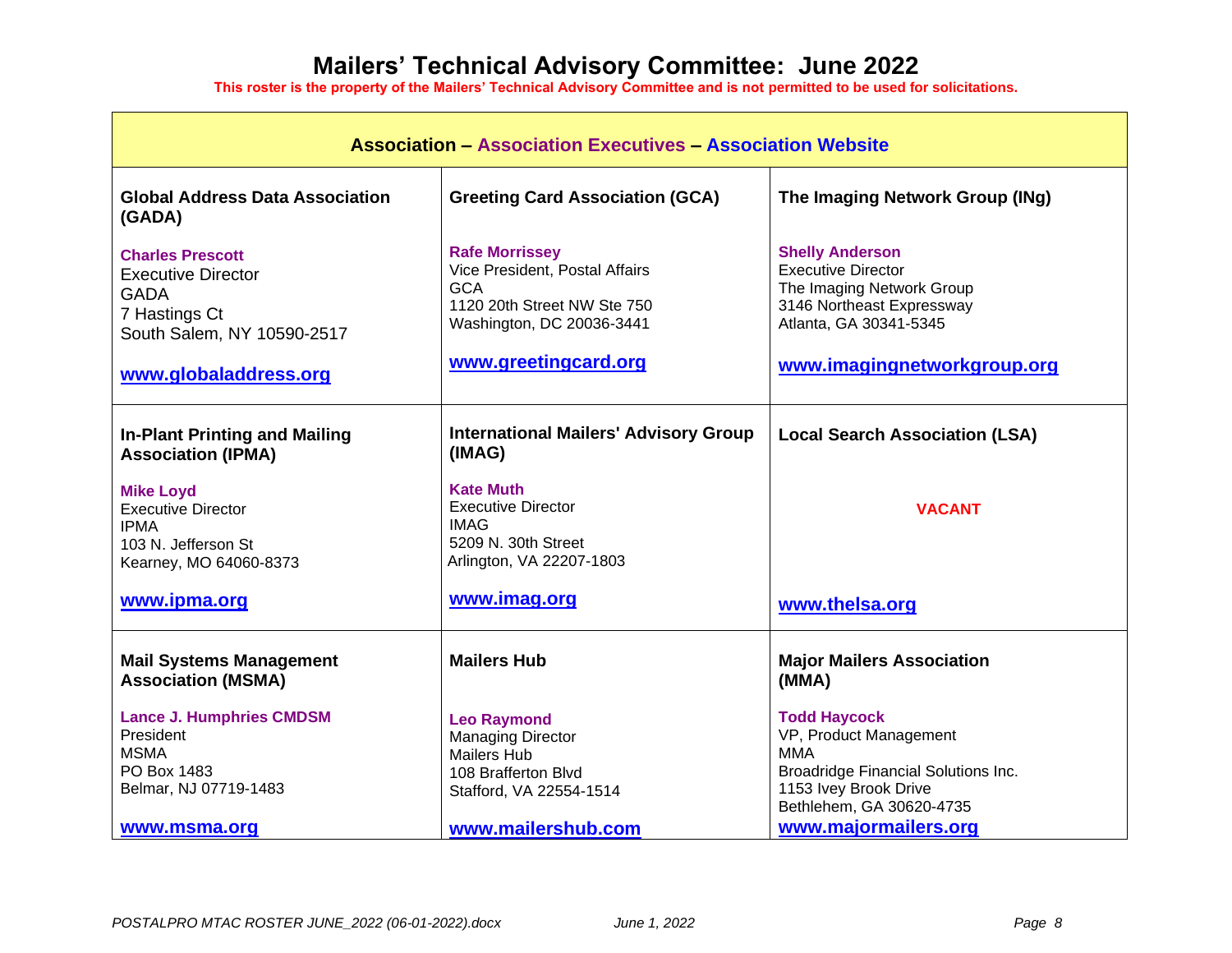| <b>Association - Association Executives - Association Website</b>                                                                                                                                   |                                                                                                                                                                                                                                                                     |                                                                                                                                                                                                     |
|-----------------------------------------------------------------------------------------------------------------------------------------------------------------------------------------------------|---------------------------------------------------------------------------------------------------------------------------------------------------------------------------------------------------------------------------------------------------------------------|-----------------------------------------------------------------------------------------------------------------------------------------------------------------------------------------------------|
| <b>MPA - The Association of Magazine</b><br>Media                                                                                                                                                   | The Media and Content Marketing<br><b>Association (MCMA)</b>                                                                                                                                                                                                        | <b>National Alliance of Standard Mailers &amp;</b><br><b>Logistics (NASML)</b>                                                                                                                      |
| <b>Rita Cohen</b><br>SVP, Legislative & Regulatory Policy<br>MPA<br>1211 Connecticut Ave NW, Ste 610<br>Washington, DC 20036-2701                                                                   | <b>VACANT</b>                                                                                                                                                                                                                                                       | <b>Norine Butte</b><br>President/Founder<br><b>NASML</b><br>P.O. Box 14329<br>Arlington, TX 76094-1329                                                                                              |
| www.magazine.org                                                                                                                                                                                    | https://www.the-mcma.org                                                                                                                                                                                                                                            | nasml@tx.rr.com                                                                                                                                                                                     |
| <b>National Association of Advertising</b><br><b>Distributors</b><br>(NAAD)<br><b>Pat Wiley</b><br><b>Compact Information Systems</b><br>7120 185th Ave NE<br>Redmond WA 98052-0576<br>www.naad.org | <b>National Association of College &amp;</b><br><b>University Mail Services (NACUMS)</b><br><b>Kenneth Greene EMCM, MQC</b><br>Director, Office of Mail Services<br><b>College of Charleston</b><br>66 George Street<br>Charleston, SC 29424-0001<br>www.nacums.org | <b>National Association of Presort Mailers</b><br>(NAPM)<br><b>Robert Galaher</b><br><b>Executive Director</b><br><b>NAPM</b><br>P.O. Box 3552<br>Annapolis, MD 21403-3552<br>www.presortmailer.org |
| <b>National Industrial Transportation</b><br>League (NITL)                                                                                                                                          | <b>National Newspaper Association</b><br>(NNA)                                                                                                                                                                                                                      | <b>National Postal Policy Council (NPPC)</b>                                                                                                                                                        |
| <b>Nancy Oliddy</b><br><b>Executive Director</b><br><b>NITL</b><br>10816 Town Center Blvd, Ste 516<br>Dunkirk, MD 20754-2708<br>www.nitl.org                                                        | <b>Tonda F. Rush</b><br>General Counsel & Director, Public Policy<br><b>NNA</b><br>131 Broad St, Ste 205<br>Falls Church, VA 22046-4302<br>703-798-3159<br>www.nnaweb.org                                                                                           | <b>Art Sackler</b><br><b>Executive Director</b><br><b>NPPC</b><br>1629 K St., NW, Ste 300<br>Washington, DC 20006-1631<br>www.postalcouncil.org                                                     |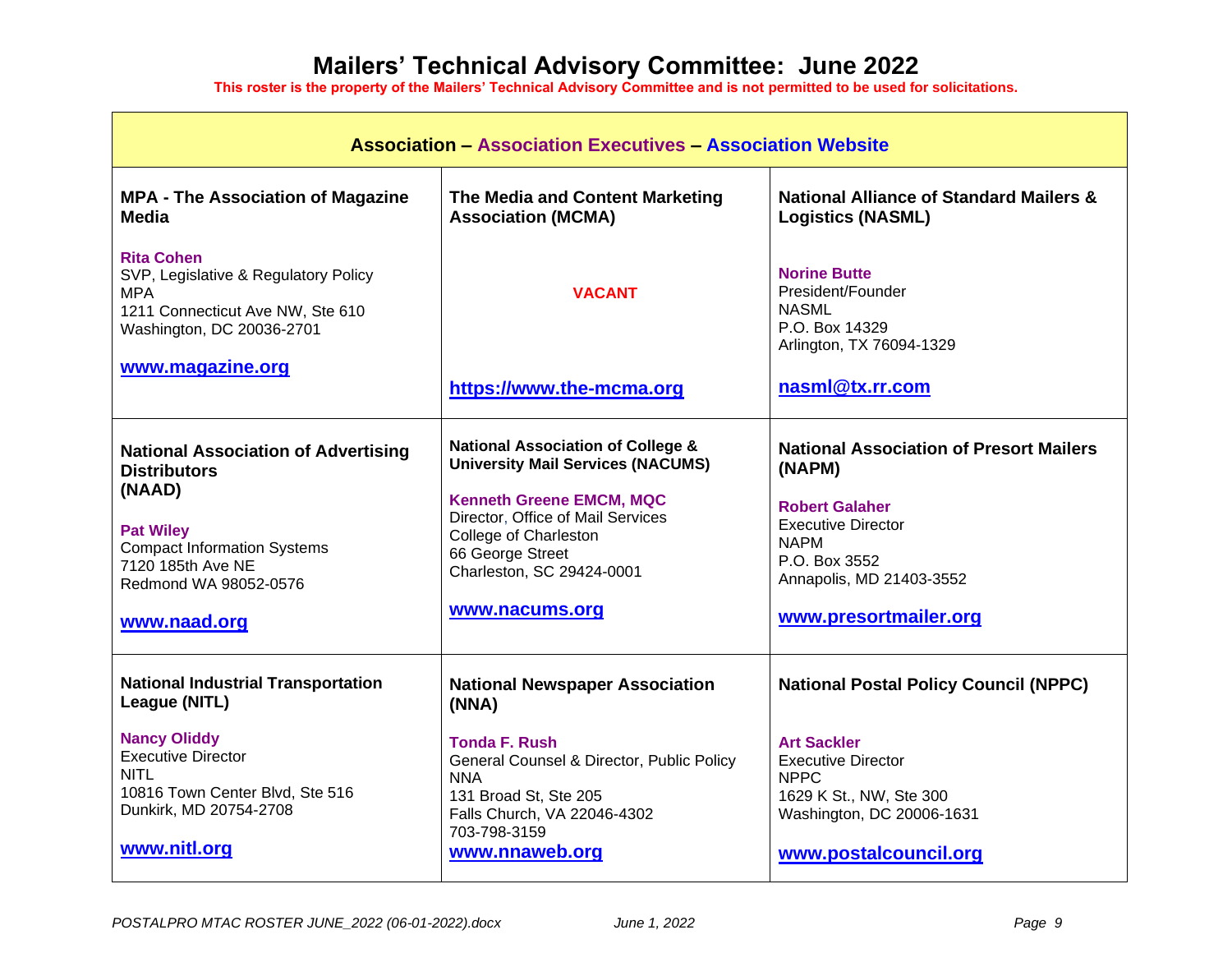| <b>Association - Association Executives - Association Website</b>                                                                                                                           |                                                                                                                                               |                                                                                                                                                        |
|---------------------------------------------------------------------------------------------------------------------------------------------------------------------------------------------|-----------------------------------------------------------------------------------------------------------------------------------------------|--------------------------------------------------------------------------------------------------------------------------------------------------------|
| <b>National Retail Federation (NRF)</b>                                                                                                                                                     | <b>National Star Route Mail Contractors</b><br><b>Association (NSRMCA)</b>                                                                    | <b>News Media Alliance (NMA)</b>                                                                                                                       |
| <b>Jonathan Gold</b><br>VP, Supply Chain & Customs Policy<br><b>NRF</b><br>325 7th St NW, Ste 1100<br>Washington, DC 20004-2808                                                             | <b>Gregory Reed</b><br><b>National Executive Director</b><br><b>NSRMCA</b><br>8521 Leesburg Pike, Suite 350<br>Vienna, Virginia 22182         | <b>Danielle Coffey</b><br>Executive VP & General Counsel<br><b>NMA</b><br>4401 N. Fairfax Drive Ste 300<br>Arlington, VA 22203-4195                    |
| www.nrf.com                                                                                                                                                                                 | www.nsrmca.org                                                                                                                                | www.newsmediaalliance.org                                                                                                                              |
| <b>Offering Envelope Association (OEA)</b>                                                                                                                                                  | <b>Package Shippers Association (PSA)</b>                                                                                                     | <b>Pharmaceutical Care Management</b><br><b>Association (PCMA)</b>                                                                                     |
| <b>John Van Wyk</b><br><b>Executive Secretary</b><br><b>OEA</b><br>945 Grand Blvd<br>Deer Park, NY 11729-5707                                                                               | <b>James Cochrane</b><br><b>Chief Executive Officer</b><br><b>PSA</b><br>1883 Columbia Road<br>Washington, DC 20009-2002                      | <b>JC Scott</b><br>President & CEO<br><b>PCMA</b><br>325 7th Street, NW, Ste 900<br>Washington, DC 20004-2818                                          |
| N/A                                                                                                                                                                                         | www.psa.org                                                                                                                                   | www.pcma.org                                                                                                                                           |
| <b>Postal Customer Council Advisory</b><br><b>Committee (PCCAC)</b>                                                                                                                         | <b>PRINTING United Alliance (PUA)</b><br>(formerly Printing Industries of America (PIA))                                                      | <b>Professional Services Council (PSC)</b>                                                                                                             |
| Dina Kessler<br>Industry Co-Chair on Sub Committee<br>(Current)<br><b>Chief Operating Officer</b><br><b>Kessler Creative</b><br>12276 San Jose Blvd, Ste 115<br>Jacksonville, FL 32223-8635 | <b>Bill Pope</b><br>VP, Technical Services<br><b>PRINTING United Alliance</b><br>10015 Main St.<br>Fairfax, VA 22031-3403<br>www.printing.org | <b>Christian Larsen</b><br>Senior Associate, Public Policy<br><b>PSC</b><br>4401 Wilson Blvd Ste 1110<br>Arlington, VA 22203-4195<br>www.pscouncil.org |
| https://www.kesslercreative.com/                                                                                                                                                            |                                                                                                                                               |                                                                                                                                                        |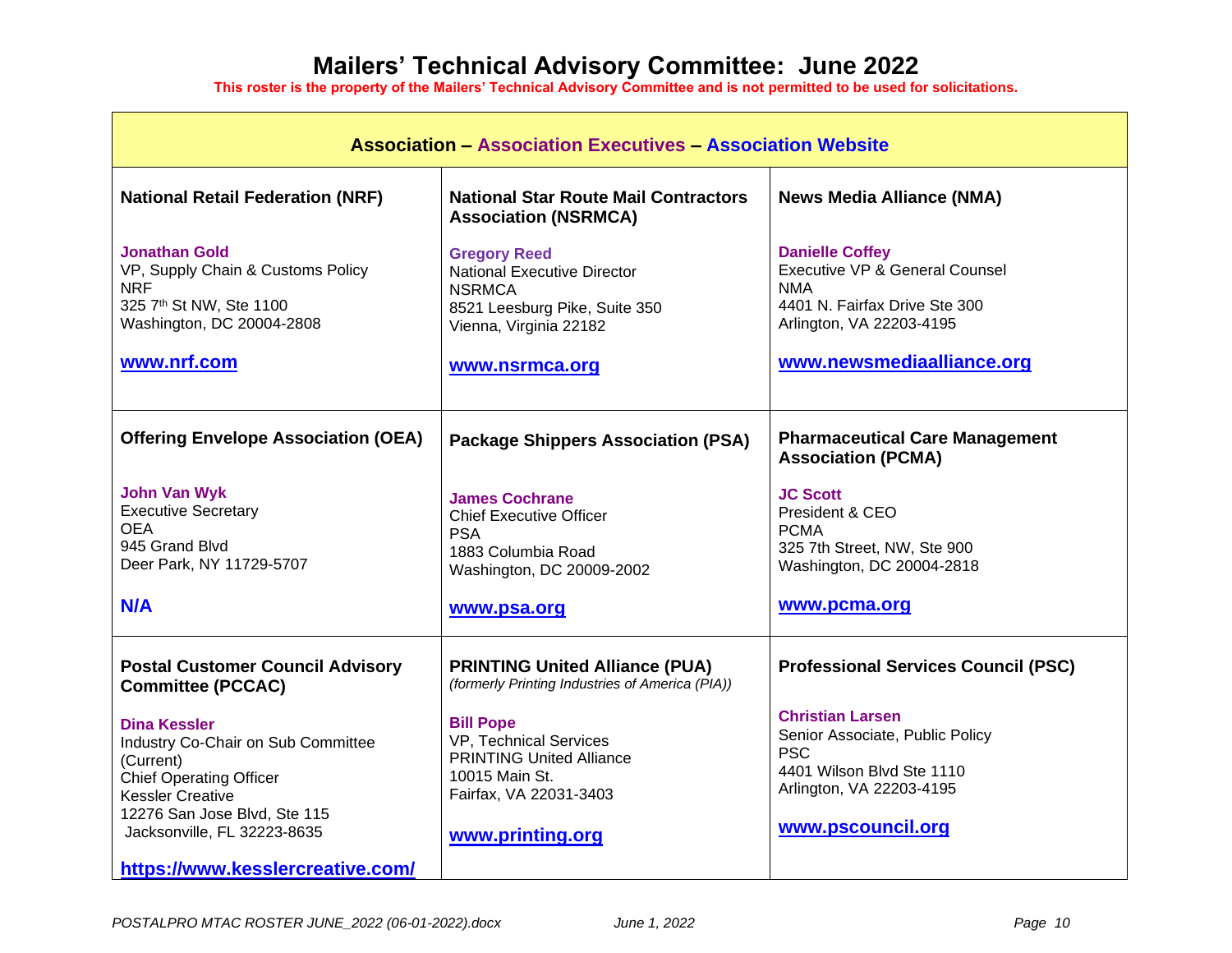| <b>Association - Association Executives - Association Website</b>                                                                                                                               |                                                                                                                                                                                                    |                                                                                                                                                                          |
|-------------------------------------------------------------------------------------------------------------------------------------------------------------------------------------------------|----------------------------------------------------------------------------------------------------------------------------------------------------------------------------------------------------|--------------------------------------------------------------------------------------------------------------------------------------------------------------------------|
| <b>Red Tag News Publications</b><br><b>Association</b><br><b>James Franklin</b><br><b>Executive Director</b><br>Red Tag News Publications Assn<br>146 Crichton Lane<br>Inverness, IL 60067-8006 | <b>Reverse Logistics Association (RLA)</b><br><b>Tony Sciarrotta</b><br><b>Executive Director</b><br><b>SMC</b><br>33 S Sixth St, Ste 4160<br>Minneapolis, MN 55402-3719<br>www.rla.org            | <b>Saturation Mailers Coalition (SMC)</b><br><b>Donna E. Hanbery</b><br>Executive Director<br><b>SMC</b><br>33 S Sixth St, Ste 4160<br>Minneapolis, MN 55402-3719<br>N/A |
| www.redtag.org                                                                                                                                                                                  |                                                                                                                                                                                                    |                                                                                                                                                                          |
| <b>U.S. Chamber of Commerce</b><br><b>Brian Miller</b><br>Sr. Manager, Production<br><b>US Chamber of Commerce</b><br>1615 H St NW<br>Washington, DC 20062-2000<br>www.uschamber.com            | <b>Veteran's Administration</b><br><b>Alexis Keim</b><br>Director, Enterprise Mail Manager<br>Dept of Veteran's Affairs<br><b>VA</b><br>11919 West 64th St<br>Shawnee, KS 66216-2701<br>www.va.gov |                                                                                                                                                                          |